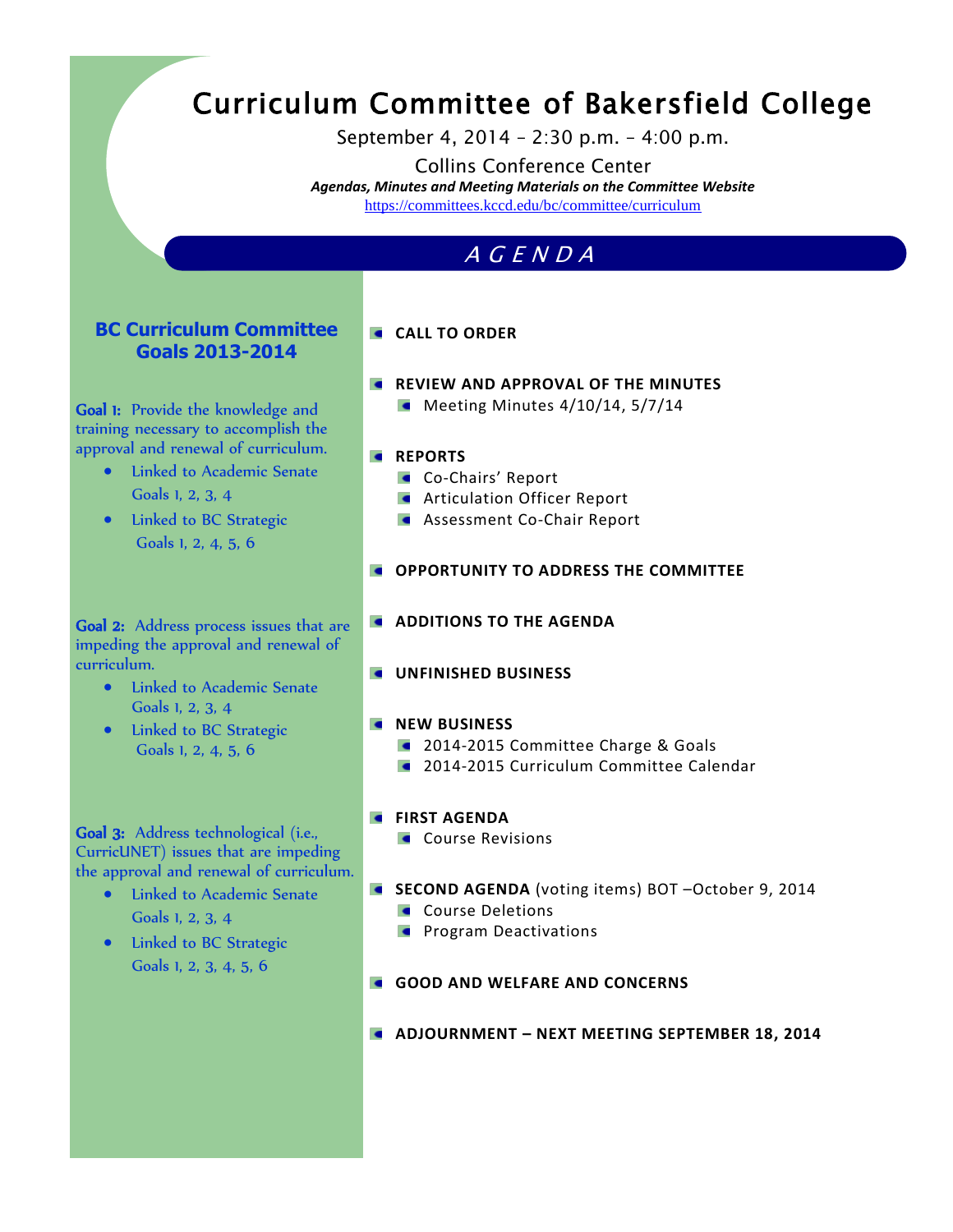## **Curriculum Review Teams**

**Team A:** Brent Damron and Lindsay "Plant Professor" Ono

- **Team B:** Mike Harvath and Creighton Magers
- **Team C:** Mark Staller and Carol Smith
- **Team D: Beth Rodacker and Paula Parks**
- **Team E:** Leslie Reiman and Kathy Hairfield
- **Team F:** Moya Arthur and Kimberly Bligh
- **Team G:** Mike "Mad Dog" Daniel and Cari Meyer
- **Team H:** David Koeth and Carl Dean
- **Team I:** Brenda Nyagwachi and Jennifer Johnson
- **Team J:** Sean Caras and Victor Diaz
- **Team K:** Qiu Jimenez and Nick Strobel